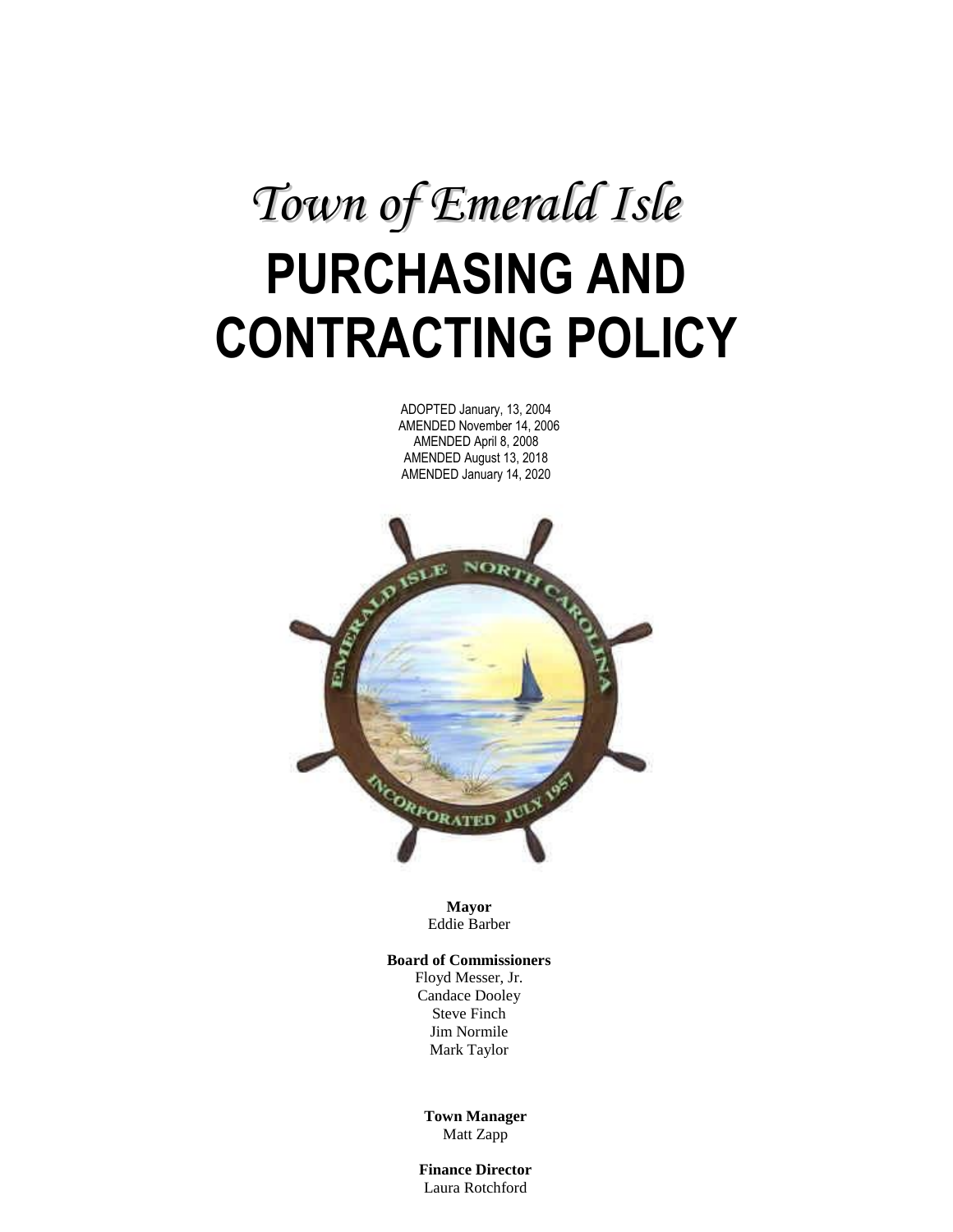# **TABLE OF CONTENTS**

# Introduction

| Article I    | General Rules and Procedures for Purchasing      |
|--------------|--------------------------------------------------|
| Article II   | Specifications                                   |
| Article III  | <b>Purchase Requisitions</b>                     |
| Article IV   | <b>Purchase Orders</b>                           |
| Article V    | <b>Blanket Purchase Orders</b>                   |
| Article VI   | Small Purchases (Petty Cash)                     |
| Article VII  | <b>Emergency Purchases</b>                       |
| Article VIII | Purchase of Vehicles and Other Large Equipment   |
| Article IX   | <b>Miscellaneous Provisions</b>                  |
| Article X    | <b>Surplus Property</b>                          |
| Article XI   | <b>Contracts for Services</b>                    |
| Article XII  | <b>Competitive Bidding</b>                       |
| Article XIII | <b>Bidding Procedures</b>                        |
| Article XIV  | Architectural / Engineering / Surveying Services |
| Article XV   | Forms                                            |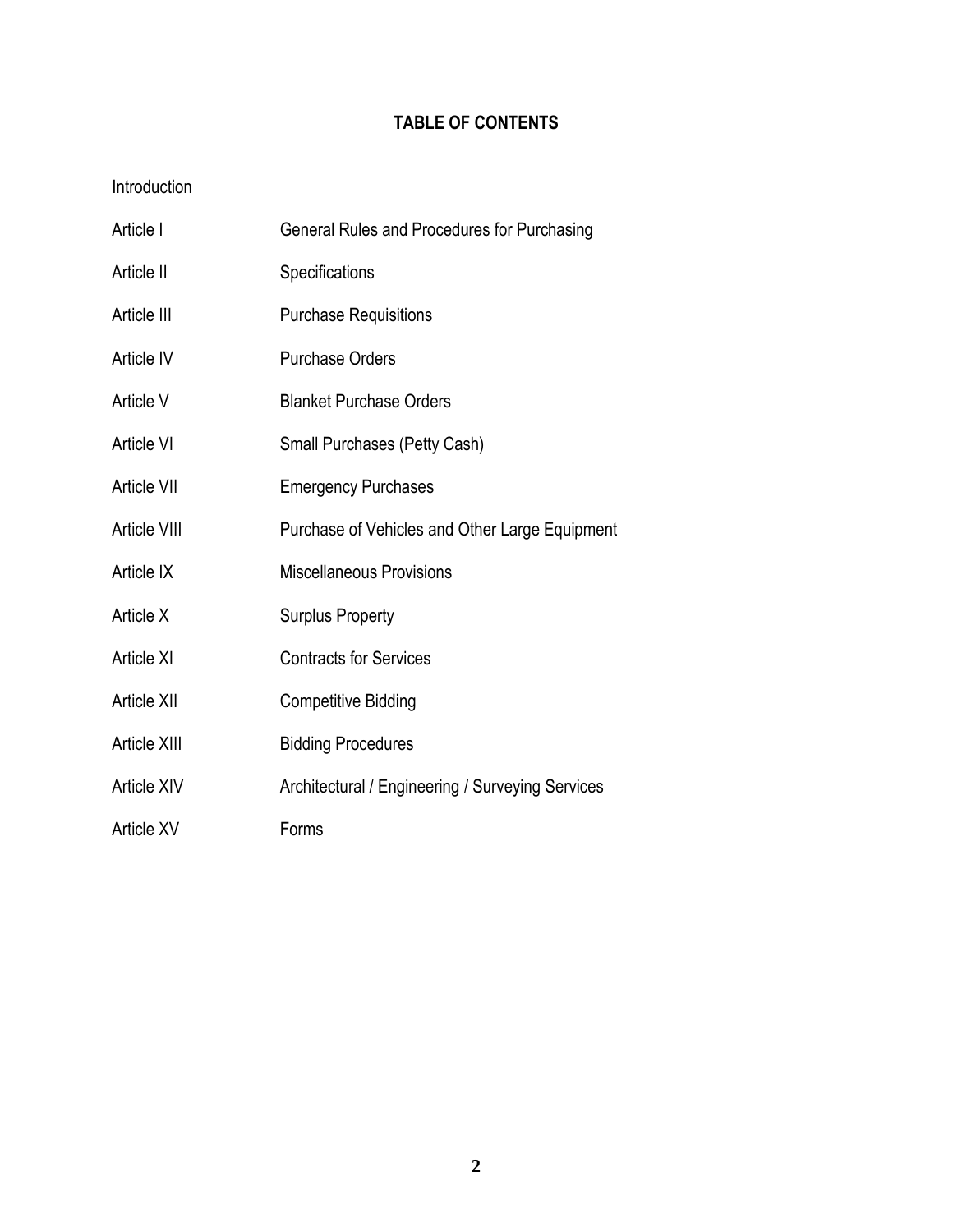#### **INTRODUCTION**

The Emerald Isle Purchasing Policy is intended to serve as a guide for all departments in obtaining supplies, materials, equipment, apparatus, and services. Emerald Isle's purchasing program is based on the principle of competitive bidding. When it is not sought or obtained, the reason must be valid and be documented. In public purchasing and contracting, utmost fairness is required in expending public funds. The practice of favoritism whether to the user department or to the seller is not permissible. Purchasing's primary obligation in a governmental environment is commitment and adherence to fair and open competition.

The Town's purchasing operations are governed by North Carolina General Statutes and, therefore, must seek competitive offers from qualified suppliers unless the items can be obtained through existing contracts established by North Carolina State Purchasing and Contracts Division. Emerald Isle participates in North Carolina State Contracts whenever feasible and cost-effective.

Local government purchasing is recommended by the North Carolina Department of State Treasurer to be a centralized function in order to ensure legal compliance and to obtain the most competitive pricing. The Finance Officer is responsible for issuing all purchase orders for supplies, services, materials, and equipment. Emerald Isle does not currently have a full-time purchasing agent, and must rely on departmental staff to identify their needs, obtain competitive pricing, and follow sound and legal purchasing practices. The Finance Officer and the Town Manager will provide assistance to department heads as needed. Departmental needs should be communicated to the Finance Officer via a purchase requisition on a timely basis and should document the department's efforts to obtain the correct items at the best possible price.

It is recommended that the following steps be taken:

- (1) All department heads should read and understand this policy;
- (2) All employees involved in the purchasing process should become thoroughly familiar with the procedures outlined in this policy;
- (3) This policy should be kept where it is easily accessible for reference;
- (4) Comments concerning this policy or clarification of its contents should be directed to the Finance Officer or Town Manager.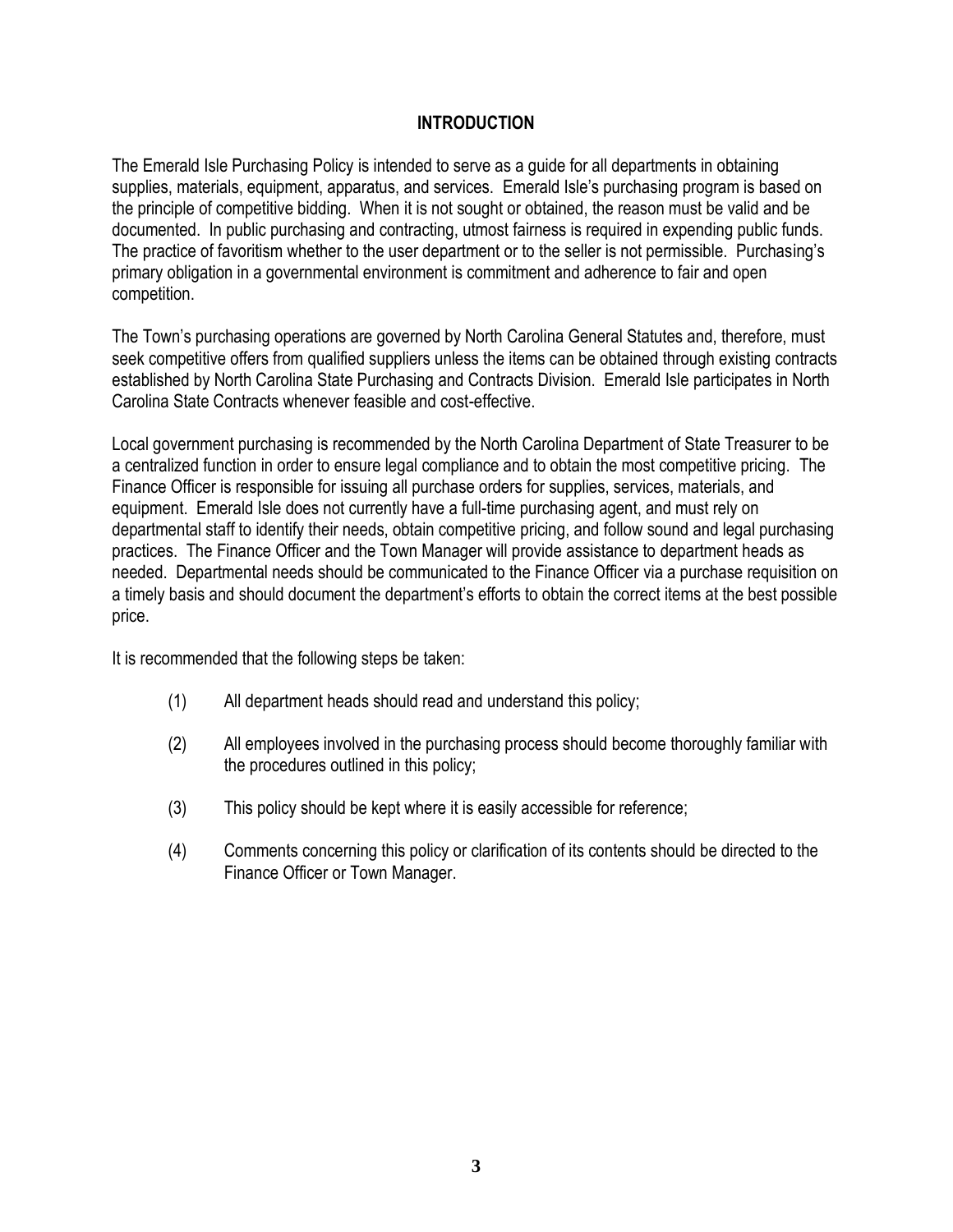# **ARTICLE I**

# **GENERAL RULES AND PROCEDURES FOR PURCHASING**

#### **Section 1. Purchases Under 1,000**

Departments are authorized to purchase small items less than \$1,000 without a purchase order. However, departments must submit a copy of the invoice or other type receipt to the Finance Officer to request payment. When this procedure is used, the department must submit the request for payment to the Finance Officer within ten (10) calendar days following receipt, or may be personally liable for the expense.

Individual purchases for items, supplies, and services that are less than \$1,000 are not required to have price quotes from multiple vendors, and the vendor may be selected based on the department's general knowledge of vendor availability, quality, and pricing in order to complete purchasing transactions in a timely and efficient manner.

#### **Section 2. Purchases Greater Than \$1,000**

All purchases of \$1,000 or more (individually or in total) must be made with the use of a purchase order issued by the Finance Officer from a purchase requisition. The department wishing to make the purchase will prepare a purchase requisition and present it to the Finance Officer.

The Finance Officer shall have the authority to approve all purchase requisitions for purchases of \$250 to \$1000.

#### **Section 3. Purchases of \$1,000 to \$5,000**

Purchases of \$1,000 to \$5,000 must have price quotes from at least three (3) vendors. In cases when available or appropriate vendors are limited, every effort will be made to obtain price quotes from at least two (2) vendors. The solicitation of multiple price quotes must be documented on the purchase requisition. In cases when the item or service is available from a single source, this information must be stated on the purchase requisition.

The Finance Officer shall have the authority to approve all purchase requisitions for purchases of \$1,000 to \$5,000.

#### **Section 4. Purchases of \$5,000 +**

Expenditure of funds totaling or exceeding \$5,000 will be handled in accordance with the North Carolina General Statutes. If the item can be obtained through State Contract, the three (3) required quotes are not necessary.

The Town Manager shall have the authority to approve all purchase requisitions of \$5,000 to \$90,000. The Town Board of Commissioners must grant approval for all purchases greater than \$90,000.

If deemed to be in the public interest, the Town Board of Commissioners may waive competitive bidding in cases of emergency, when performance or price competition is not available, when standardization is the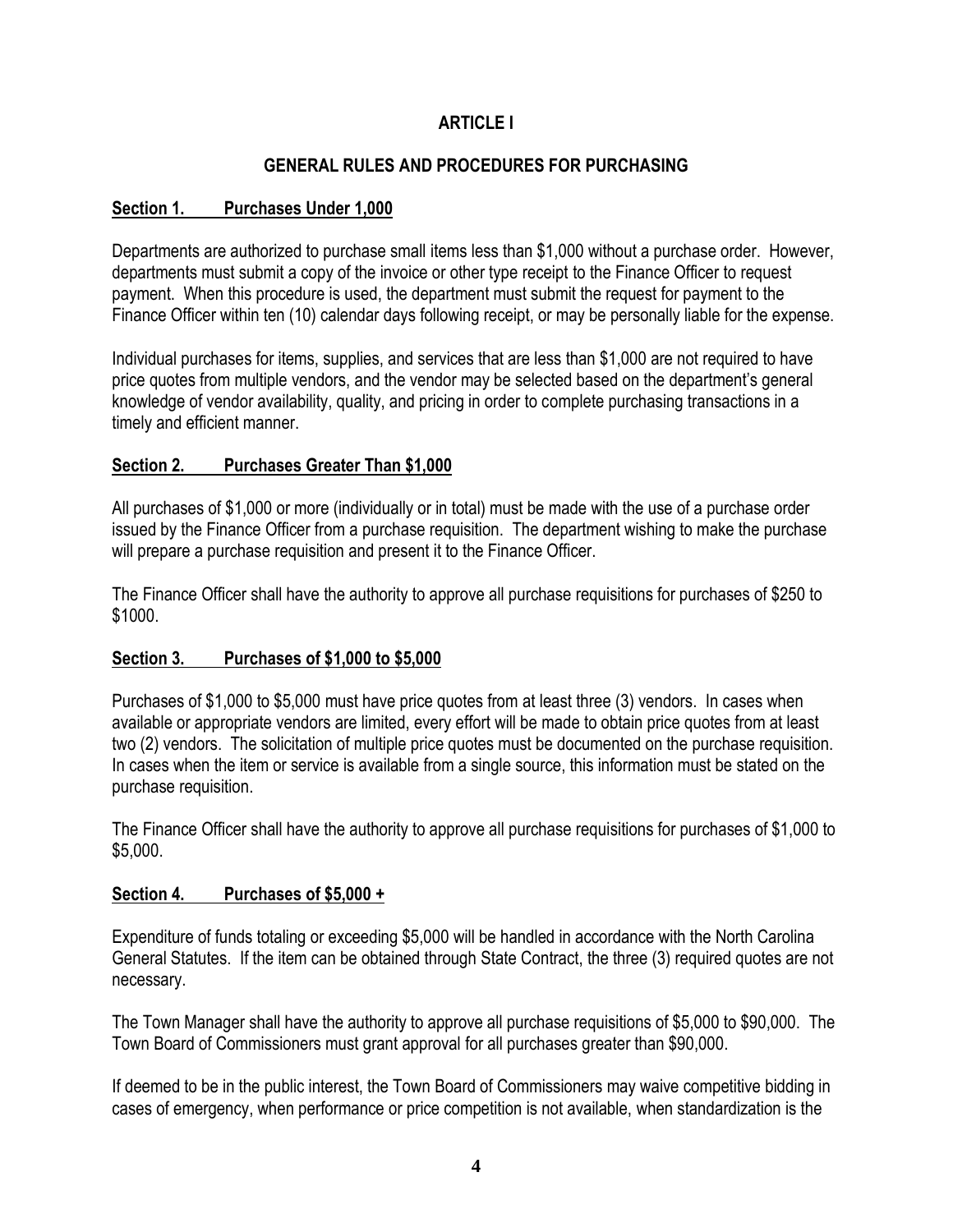overriding consideration, or when the item is available through the "Piggyback" option. In cases when the waiver of competitive bidding is anticipated, all reasons for taking such action must be documented.

#### **Section 5. No Purchase Order Required**

The following purchases do not require a purchase order:

- (A) Advertising;
- (B) Dues;
- (C) Electricity;
- (D) Equipment Rent (Short-term under 30 days only);
- (E) Insurance;
- (F) Natural Gas;
- (G) On-going utility charges;
- (H) Postage;
- (I) Telephone;
- (J) Travel arrangements and accommodations.

A purchase order should be used for the above items only if the department has a need for tracking historical data. If a purchase order is requested for an item or service that requires a contract, a copy of the completed contract must be attached to the purchase requisition.

# **ARTICLE II**

# **SPECIFICATIONS**

#### **Section 1. Preparation of Specifications**

All specifications should include a clear, concise and accurate statement of the requirements to be satisfied by a product, material, or service. The specifications should also indicate, when appropriate, the procedure to be followed to determine whether the requirements are satisfied. A purchasing specification can be construed as a restriction; that is, it both includes and eliminates by setting limits on what is acceptable, but it cannot be unduly restrictive. Usually, more than one (1) make, brand, or model is satisfactory for a need, and specifications should preserve competition among different makes, brands, or models that are acceptable.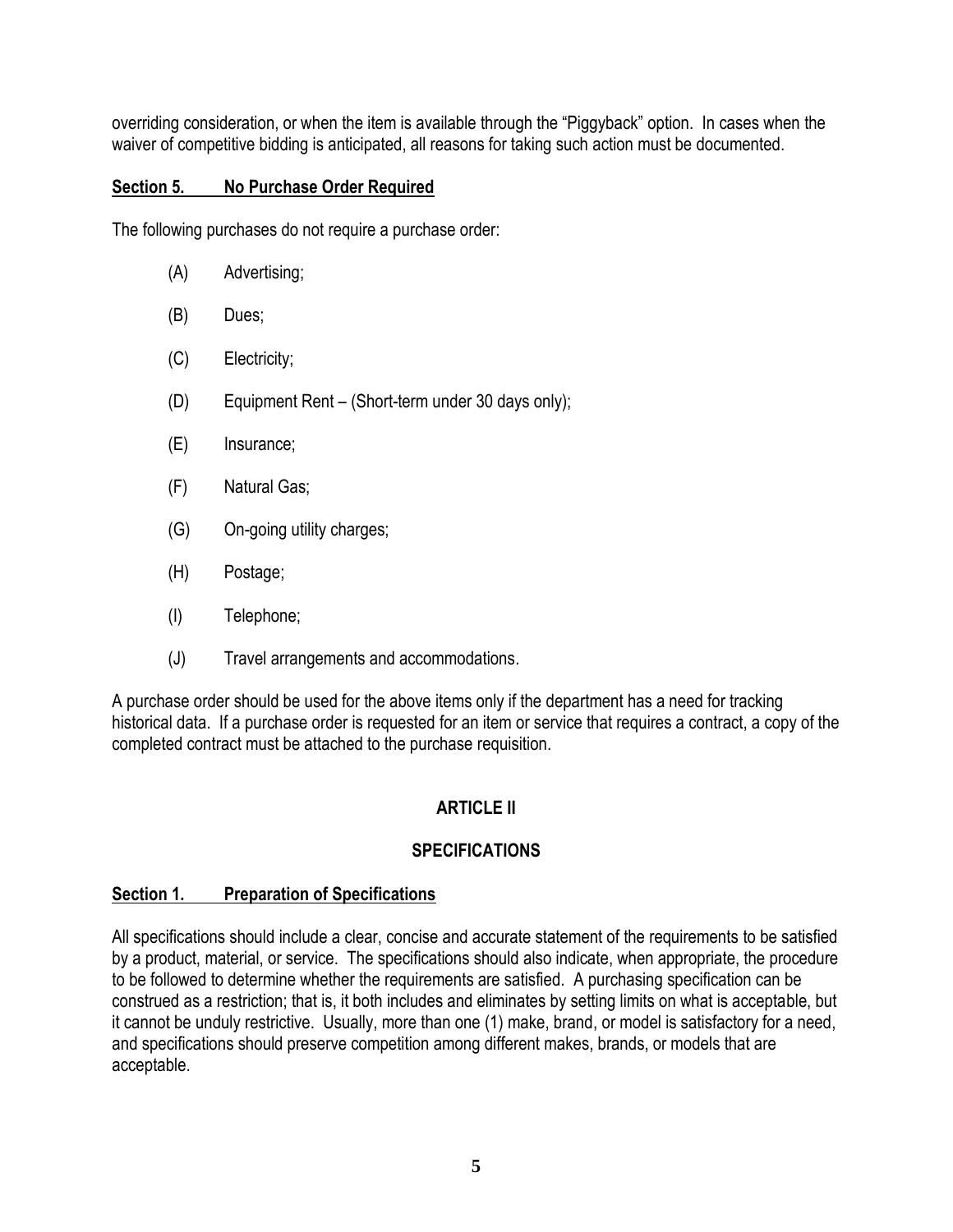#### **Section 2. Town Manager Approval**

The Town Manager must approve all specifications for items greater than \$50,000. Once specifications have been developed for a particular item, they will be reviewed to insure that they are not "vendor restrictive" and that the specifications effectively balance the need against the available budget.

# **ARTICLE III**

# **PURCHASE REQUISITIONS**

## **Section 1. Requisitions**

All supplies, equipment, etc., required by town departments are to be requisitioned through the Finance Officer. The department head must sign all requisitions. It is important that the departments provide the necessary information on the purchase requisition to enable the Finance Officer to generate a purchase order.

## **Section 2. Merchandise Quality**

Public funds are not appropriated to provide "deluxe" or luxurious levels of quality. As a general rule, specifications are developed for standard grades of merchandise which represent a balance between quality and price, but that are consistent with providing adequate and satisfactory levels of service. In preparing requisitions, it is important to draw specifications or otherwise designate requirements with emphasis on performance, function, utility, and economy. Requisitions that call for grades or qualities in excess of normal standards, or quantities in excess of normal requirements, will be subject to review, and may be returned.

#### **Section 3. Processing Time**

Requisitions should be submitted far enough in advance of the date needed to enable the Finance Officer to check the competitive pricing provided by requesting departments and insure the goods are received by the time required. Requisitions must include sufficient and correct information. If information is not adequate, delays will be necessary either to obtain missing information or for clarification. Once a requisition is complete, a purchase order will be issued within three (3) business days.

#### **Section 4. Preparation of a Purchase Requisition**

The requisition should be sent to the Finance Officer when complete. All requisitions must contain the following information or the Finance Officer or Town Manager will return them to the sending department:

- (A) Account Code this includes the fund code, department code and object code;
- (B) Date of Request;
- (C) Requesting Employee Signature;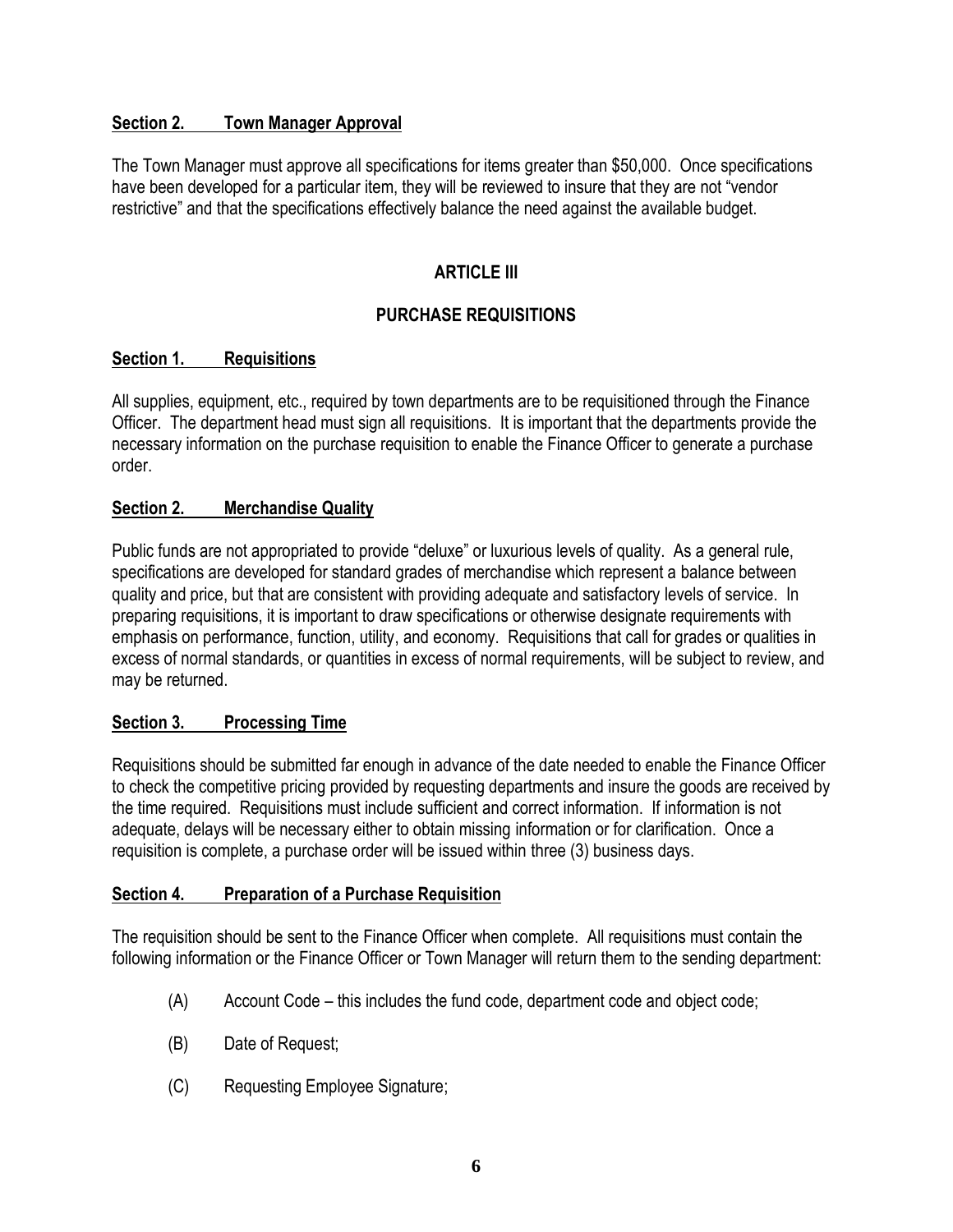- (D) Department Head Signature;
- (E) Complete item description including quantity stock or item number, correct name of item if known, color, any specifications and the quantity and unit of the item requested; i.e.

| Quantity | Unit          |
|----------|---------------|
| 100      | $Each - EA$ . |
| 5        | Cases – CS.   |
| հ        | Dozen – DZ.   |

(F) Suggested vendors – the department's choice should be listed under "Vendor A". The requesting department should make every effort to provide two (2) or three (3) vendors for the requested item(s). The vendor's complete mailing address will be included on the form.

# **ARTICLE IV**

## **PURCHASE ORDERS**

#### **Section 1. Purpose of Purchase Orders**

The purchase order serves as authorization to a vendor to furnish a product or service to the Town at the prices shown thereon. It also serves as the basis for encumbering department funds and assures the supplier that funds are available for the purchase. As a media for encumbering funds, it represents a means for providing management with a much more accurate and complete statement of financial position and is instrumental in preventing departments from overspending their budgets. If there are not sufficient funds in the line item, the order cannot be placed until a budget amendment has been prepared and approved to provide necessary funds.

#### **Section 2. Purchase Order Preparation**

All purchase orders are to be prepared by the Finance Officer. Any purchase made that is not in accordance with the procedures outlined in this policy will require approval by the Town Manager. **If approval is not obtained, the employee may be personally liable for the payment.**

#### **Section 3. Changes to Purchase Orders**

If the department head fails to notify the Finance Officer of any changes or additions to the purchase order, only the original cost of the purchase order will be paid. Any increase in the price must be fully justified by the department head and approved by the Finance Officer, or for requisitions greater than \$5,000, the Town Manager.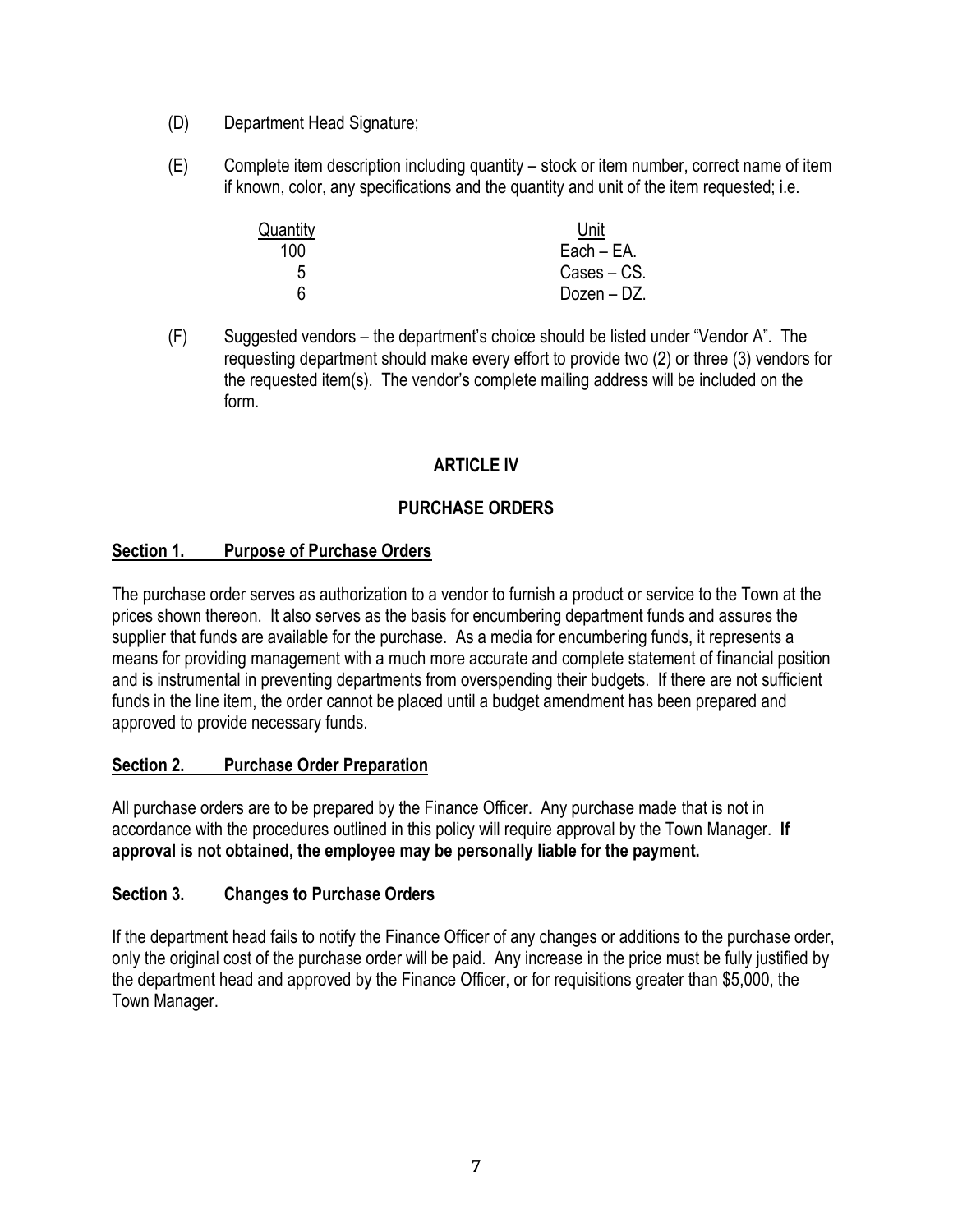#### **ARTICLE V**

#### **BLANKET PURCHASE ORDERS**

#### **Section 1. Blanket Purchase Order Preparation**

This procedure is to provide an additional purchasing tool for obtaining items when the amount of paperwork involved or the nature of the purchase makes it impractical to use regular purchasing procedures. The Finance Officer and departments shall work together to use this procedure when it appears to be in the Town's best interest. The procedure for use of a blanket purchase order is as follows:

- (A) The department must make a request to the Finance Officer (by requisition) giving the following information:
	- (1) Account Code this includes the fund code, department code and object code;
	- (2) Date;
	- (3) Requesting Employee Signature;
	- (4) Department Head Signature;
	- (5) Complete item description including quantity stock or item number, correct name of item if known, color, any specifications and the quantity and unit of the item requested; i.e.

| Quantity | Unit        |
|----------|-------------|
| 100      | Each - EA.  |
| 5        | Cases – CS. |
|          | Dozen – DZ. |

- (6) Period of the request (Example: July 1, 2003 through June 30, 2004)
- (7) Maximum amount anticipated to be purchased in a month.
- (8) Suggested vendors the department's choice should be listed under "Vendor A". The requesting department should make every effort to provide two (2) or three (3) vendors for the requested item(s). The vendor's complete mailing address will be included on the form.
- (B) The Finance Officer will review and must approve requisitions for blanket purchase orders.
- (C) Maximum monthly expenditures will be provided on the blanket purchase order. Such maximums will be established with the individual department.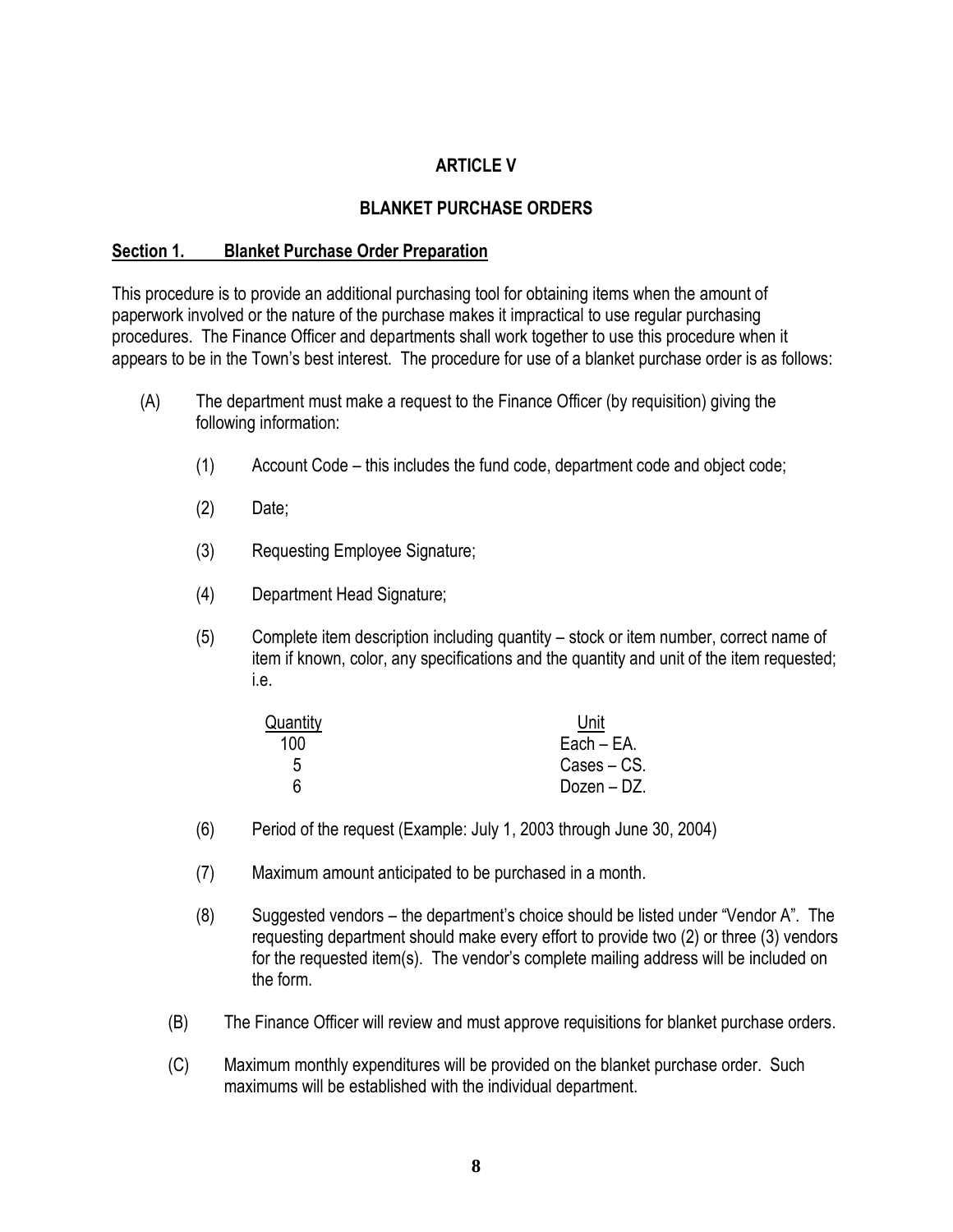- (D) Requisitions for blanket purchase orders will be reviewed and approved initially, and will be valid for the requested time period or the remainder of the fiscal year, whichever occurs first. An example of this would be a blanket purchase order issued for twelve (12) months for the period July 1, 2003 through June 30, 2004 for the purchase of office supplies. The Finance Officer will automatically generate a monthly purchase order reflecting the maximum monthly amount established.
- (E) The maximum amount of the monthly purchase order will be encumbered until the encumbrance is liquidated. Departments are not to exceed the total amount in funds encumbered for the period of the purchase order. It is the responsibility of each department to insure that purchases made against all blanket purchase orders do not exceed the total dollar amount of the purchase order. Each department will monitor purchases against purchase orders for their department to insure compliance.
- (F) The vendor will invoice the Town at the end of each month.
- (G) The total amount specified on the purchase order shall not be exceeded, unless an amendment to the blanket purchase order is approved by the Finance Officer.
- (H) Blanket purchase orders are intended for items that the vendor has in stock only. Items that the vendor must order should be handled through regular purchasing procedures. This eliminates paying shipping costs or special order costs from the vendor.
- (I) No blanket purchase orders will be issued for items that can be purchased more effectively and economically through normal purchasing procedures.

#### **ARTICLE VI**

#### **SMALL PURCHASES (PETTY CASH)**

#### **Section 1. Use of Petty Cash**

Petty cash should be used to obtain small quantities not available under existing contracts, and/or to buy very limited quantities when the value is less than \$25.

#### **Section 2. Examples**

Examples of acceptable petty cash purchases include the following:

- (A) Meeting supplies;
- (B) Special event supplies;
- (C) Office supplies;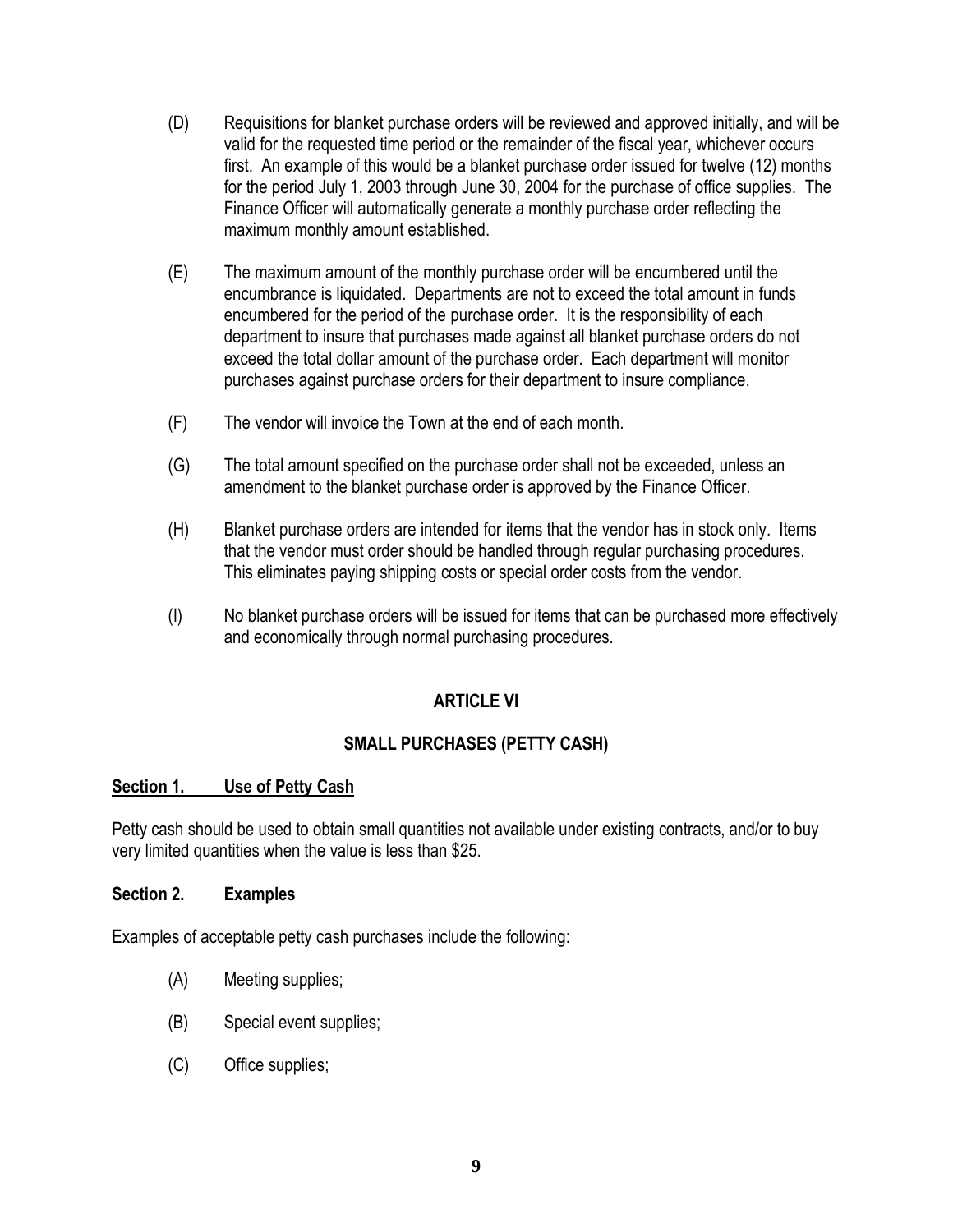(D) Other small items.

# **ARTICLE VII**

# **EMERGENCY PURCHASES**

#### **Section 1. Emergency Defined**

According to the North Carolina General Statutes, an emergency is defined as an immediate and present condition involving the health and safety of people and/or their property and not one that may or may not arise in the future or one that is apt to arise or may be expected to arise.

#### **Section 2. Emergency Purchase Procedures**

When an emergency does arise, and can be rectified only by immediate purchase or rental of equipment, supplies, materials, or services, the following procedures must be followed:

- (A) Secure a purchase order from the Finance Officer by telephone. If the emergency occurs when offices are closed, the department should proceed to acquire only the materials or services necessary to meet the emergency;
- (B) On the next working day, the department head must submit a requisition to the Finance Officer with the following information:
	- (1) Nature of the Emergency;
	- (2) Itemized list of the purchases made;
	- (3) Cost per item;
	- (4) Vendor's name and address;
	- (5) Account number;
	- (6) Authorizing signature of the Department Head;
	- (7) Purchase Order Number (if one was given).
- (C) The Finance Officer will prepare a confirming purchase order and send the requesting department a copy of the purchase order. The employee receiving the requested items should verify that the purchase order information is correct. The employee should also make sure that the vendor knows who to invoice and the correct address for billing. All invoices should be made out to the appropriate Town department.

No emergency purchase orders will be issued unless it is an emergency as described above.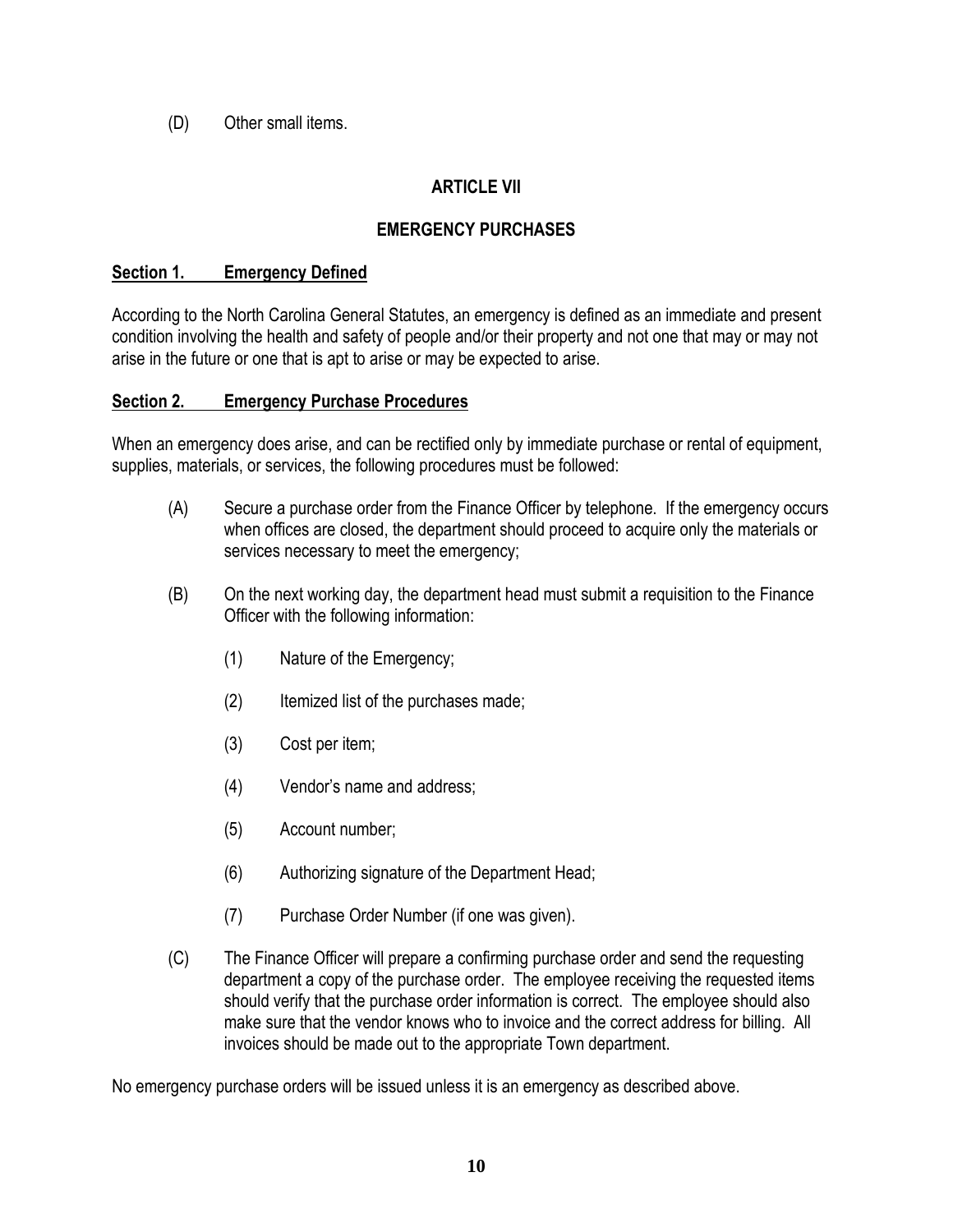# **ARTICLE VIII**

# **PURCHASE OF VEHICLES AND OTHER LARGE EQUIPMENT**

#### **Section 1. State Contracts**

The purchase and acquisition of vehicles and other large equipment shall be coordinated by the department head and the Finance Officer and approved by the Town Manager. The Town of Emerald Isle participates in the North Carolina State Contract for the purchase of vehicles and other large equipment when feasible and cost effective. Due to the time required to evaluate proposals by the State, the vehicle contracts usually do not become available until the Fall of each year. The State Contract usually remains open until the following Spring.

All vehicles and other large equipment purchases, including those purchased through State Contract, shall require a purchase requisition and purchase order. Purchase requisitions for vehicles purchased through State Contract are not required to include documentation of competitive price quotes.

#### **Section 2. "Piggyback" Purchases**

In 1997, the General Assembly enacted legislation making several changes in the competitive bidding laws that apply to local government contracts. This law created a new exception, commonly referred to as the "piggyback" exception.

The Town of Emerald Isle will utilize the "piggyback" exception for the purchase of vehicles and other large equipment that are required to utilize the formal bid process (\$90,000 or greater in value) when feasible and cost-effective. The "piggyback" exception allows North Carolina local governments to purchase apparatus, supplies, materials, or equipment from any person or entity that has, within the previous 12 months, after having completed a public, formal bid process, contracted to furnish the apparatus, supplies, materials, or equipment to:

(1) The United States of America or any federal agency;

(2) The State of North Carolina or any agency or political subdivision of the State; or

(3) Any other state or any agency or political subdivision of that state, if the person or entity is willing to furnish the items at the same or more favorable prices, terms, and conditions as those provided under the contract with the other unit or agency.

Any purchase made with the "piggyback" exception must be approved by the Town Board of Commissioners at a regularly scheduled meeting no fewer than 10 days after publication of notice, in a newspaper of general circulation in the area, that a waiver of the formal bid procedure and the use of the "piggyback" exception will be considered. The public notice will contain the following information:

(1) a general description of the items(s) to be purchased and the anticipated quantity

(2) the identity of the supplier;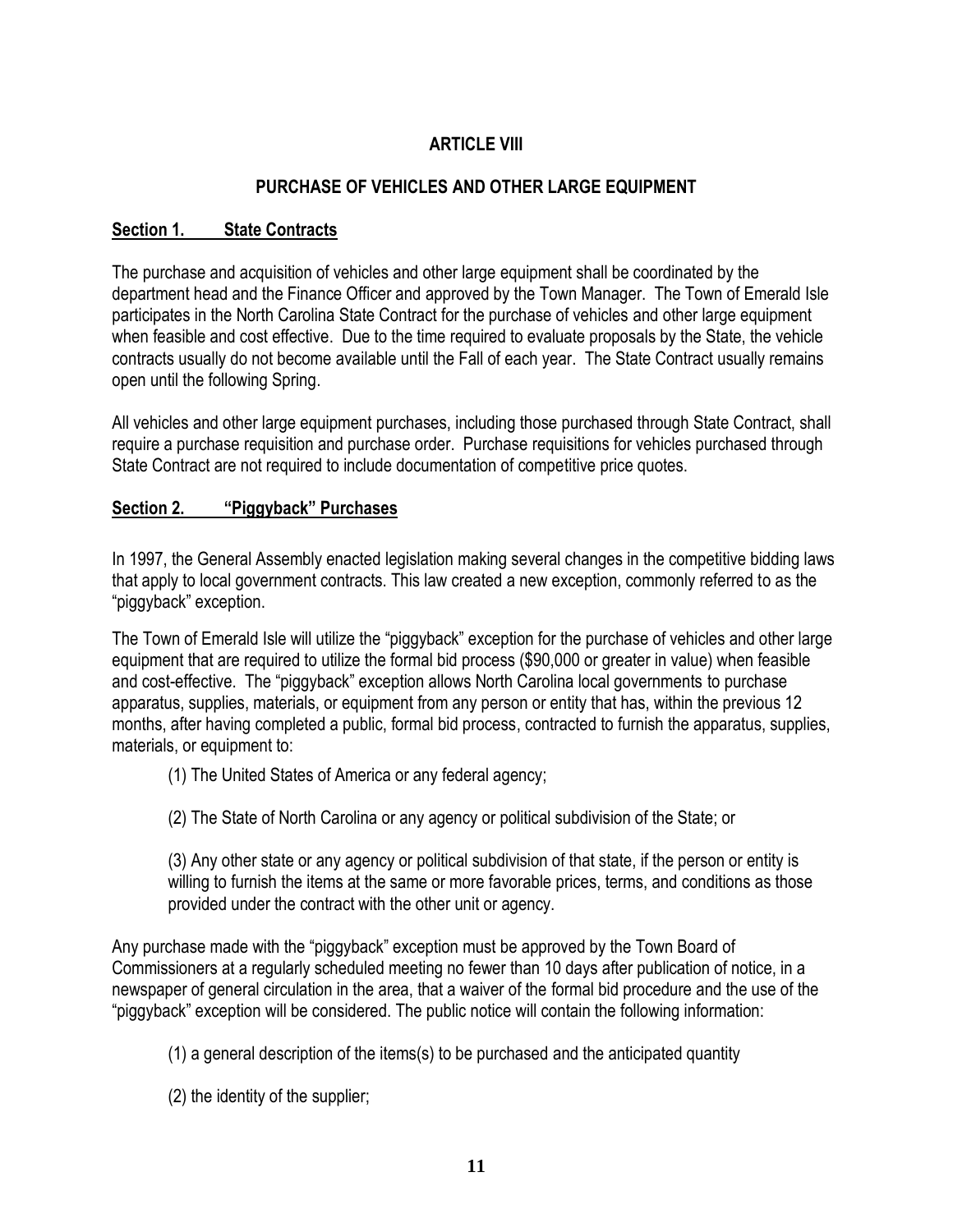(3) the city, state, or other agency with whom the supplier has contracted within the past 12 months and the date that contract was entered into; and

(4) the date of the regular board meeting at which the Town Board of Commissioners will consider the waiver of bidding.

(5) the name and phone number of a person within the Town to contact for more information.

A sample notice might read as follows:

"The Emerald Isle Board of Commissioners will consider a waiver of competitive bidding under G.S. 143-129(g) at its regular meeting on November 18, 2003 for the purchase of two front end loaders from Heavy Duty Equipment, Inc., the seller having agreed to extend to Emerald Isle the same or more favorable prices and terms set forth in its contract with the Town of Atlantic Beach entered into on June 10, 2003. For additional information, contact Town Employee at 252-354 3424 or email at [townemployee@emeraldisle-nc.org.](mailto:townemployee@emeraldisle-nc.org)"

## **Section 3. Vehicle Title Work**

The Finance Officer and the Town Clerk will handle all necessary forms for title work on new vehicles.

# **ARTICLE IX**

# **MISCELLANEOUS PURCHASING PROVISIONS**

#### **Section 1. Cancellation of Purchase Orders**

All purchase order cancellations are to be handled by the Finance Officer. If a department desires to cancel a purchase order, the request should be made directly to the Finance Officer. The request should include the reason for cancellation and the appropriate signature. Cancellations can be conducted over the phone provided that the department head is the person who requests the cancellation. The Finance Officer and/or the department head will notify the vendor of the cancellation and the reason. Outstanding purchase orders will be reviewed periodically and those over six months old will be cancelled.

#### **Section 2. Purchase Returns**

To insure proper credit is obtained for items being returned to vendors, it is important that the proper procedures be followed.

(A) The user department may return supplies to the vendor but should first notify the Finance **Officer**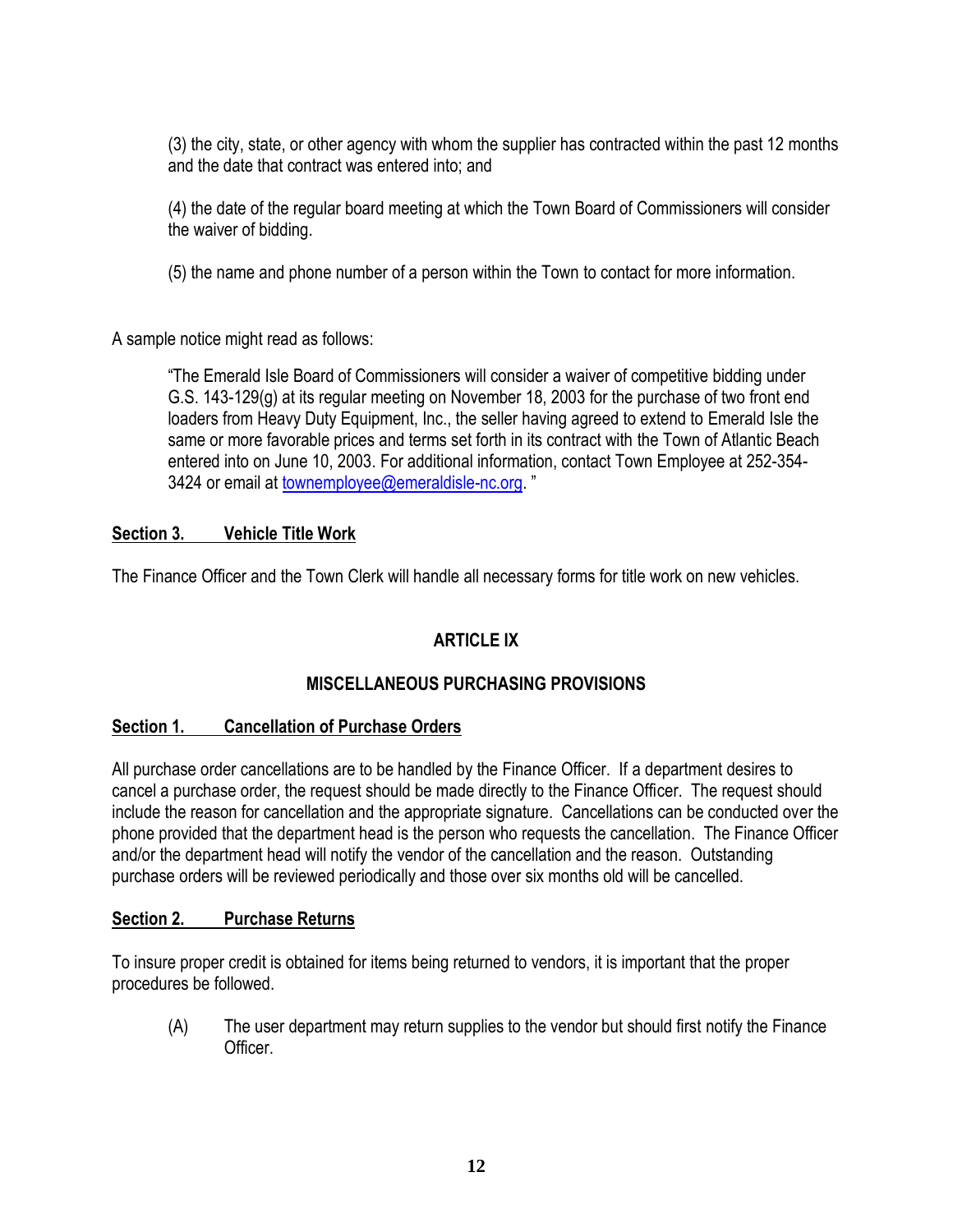(B) In all cases the user department should send written notice to the Finance Officer indicating which items are being returned, the date of the return, and the signature of the appropriate employee.

## **Section 3. Partial Payment Procedures**

It shall be the Town's policy to make partial payments whenever partial shipments are made providing the goods are received in proper condition.

## **Section 4. Payment Procedures**

Invoices received by the department receiving the apparatus, goods, supplies, services, etc. shall be thoroughly reviewed by the department head to insure that apparatus, goods, supplies, services, etc. have been received in the correct quantities, in an acceptable condition, and/or completed satisfactorily. The department head shall sign the invoice with a notation indicating that payment is approved and forward the invoice to the Finance Officer for review, approval, and processing. Invoices received by the Finance Officer shall be routed to the appropriate department head for review and approval prior to review, approval, and processing by the Finance Officer.

No invoices shall be processed without signature approval from the department head and Finance Officer.

The following invoices do not need approval by the department head, and may be approved by the Finance Officer only:

- A) Electricity;
- B) Insurance;
- C) Natural Gas;
- D) On-going utility charges;
- E) Postage;
- F) Telephone;
- G) Other central administrative invoices.

#### **Section 5. Federal and State Funds**

Contracts funded with Federal grant or loan funds must be procured in a manner that conforms with all applicable Federal laws, policies, and standards, including those under the Uniform Guidance (2 C.F.R. Part 200). When procuring using Federal funds, the Town will follow the policies which are set forth in this document and applicable State law, except to the extent that the Federal requirements are more restrictive than the Town policies and State Law. The most restrictive procurement guidelines of the Town, State, and Federal guidelines will be adhered to.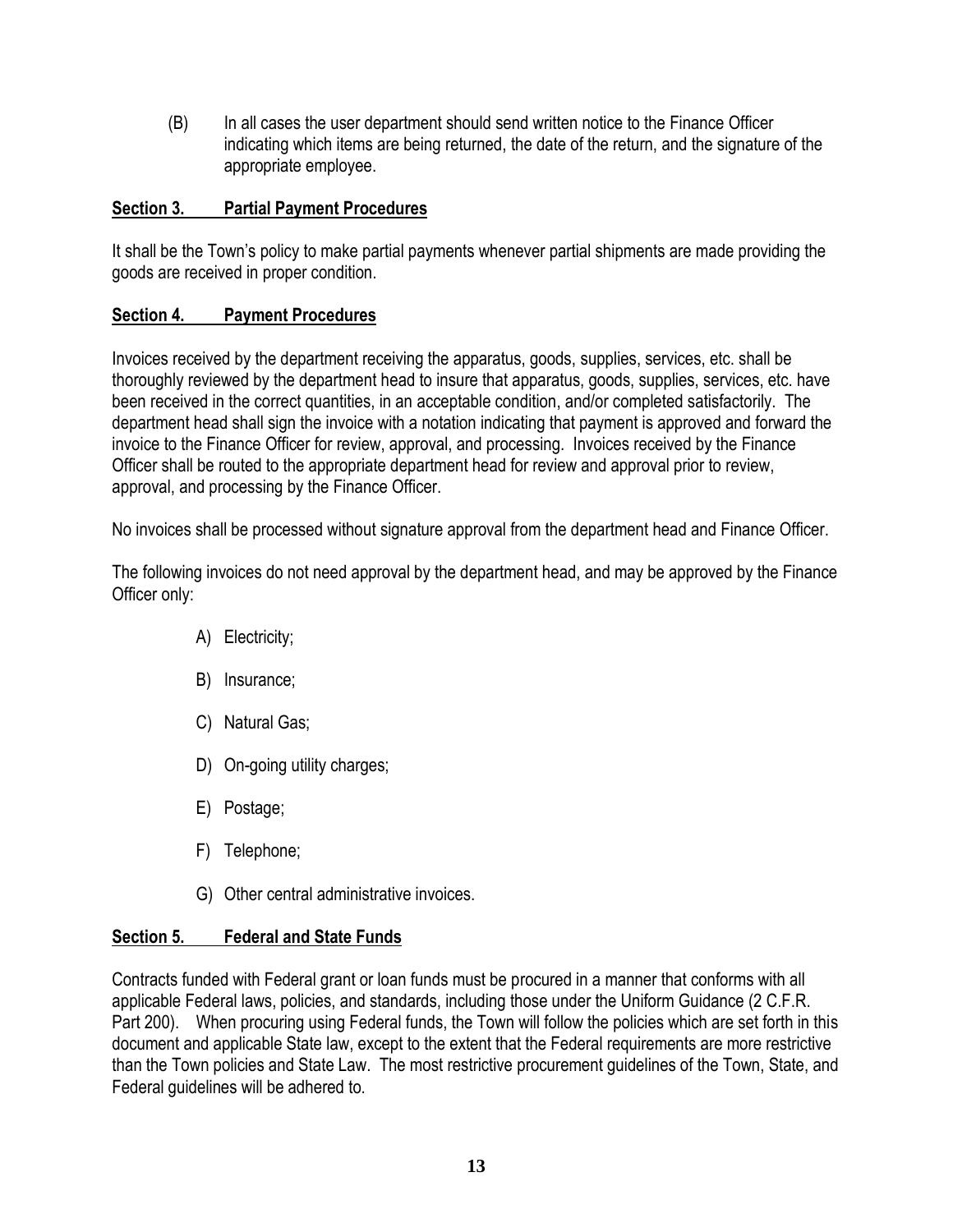When purchases of equipment, supplies and materials are to be made with funds obtained from federal and state government, the **exact source** of funding must be noted on the requisition form. If a purchase is made with federal or state government funds, and upon auditing it is determined that the purchase was not in compliance with federal or state regulations, the Town may have to repay the granting government for the amount of the purchase.

#### **Section 6. Charge Accounts**

Charge accounts may not be established without the approval of the Finance Officer. The Finance Officer must sign all applications.

## **Section 7. Credit Cards**

Town-issued credit cards may be utilized to expedite purchases and/or provide greater ease in purchasing. The use of Town-issued credit cards for purchases does not eliminate the need to follow purchasing procedures outlined in this policy, and the use of competitive pricing, purchase requisitions, and purchase orders is still required.

The Finance Officer shall retain all Town-issued credit cards and distribute these cards for use on a caseby-case basis when requested, unless the permanent issuance of a credit card is authorized by the Town Manager. Town personnel shall request use of a Town-issued credit card through the Finance Officer, and town personnel shall be required to sign-out the credit card before usage. The credit card shall be returned to the Finance Officer after use, along with receipts for all transactions completed using the credit card.

Town personnel placing credit card orders via telephone or the internet, thus requiring only the credit card number, must still request the use of the credit card through the Finance Officer. Town personnel shall be required to sign-out the credit card in the same manner as if the actual card is used. Orders placed using the Town credit card via telephone or the internet shall be documented with an order confirmation obtained via facsimile transmission or by printing the order confirmation from the internet. The order confirmation shall be submitted to the Finance Officer after the order has been placed.

# **Section 8. Employee Private Gain Prohibited**

Purchases from or through employees of the Town or purchases from or through companies in which Town employees have financial interest, either directly or indirectly, is not permitted. The purchasing power of the Town shall not be used for private advantage or gain.

- (A) Conflicts of Interest In addition to the prohibition against self-benefiting from a public contract under G.S. 14-234, no officer, employee, or agent of the Town may participate directly or indirectly in the selection, award, or administration of a contract supported by a Federal award if he or she has a real or apparent conflict of interest. A real or apparent conflict exists when any of the following parties has a financial or other interest in or receives a tangible personal benefit from a firm considered for award of a contract:
	- a. the employee, officer, or agent involved in the selection, award, or administration of a contract;
	- b. any member of his or her immediate family;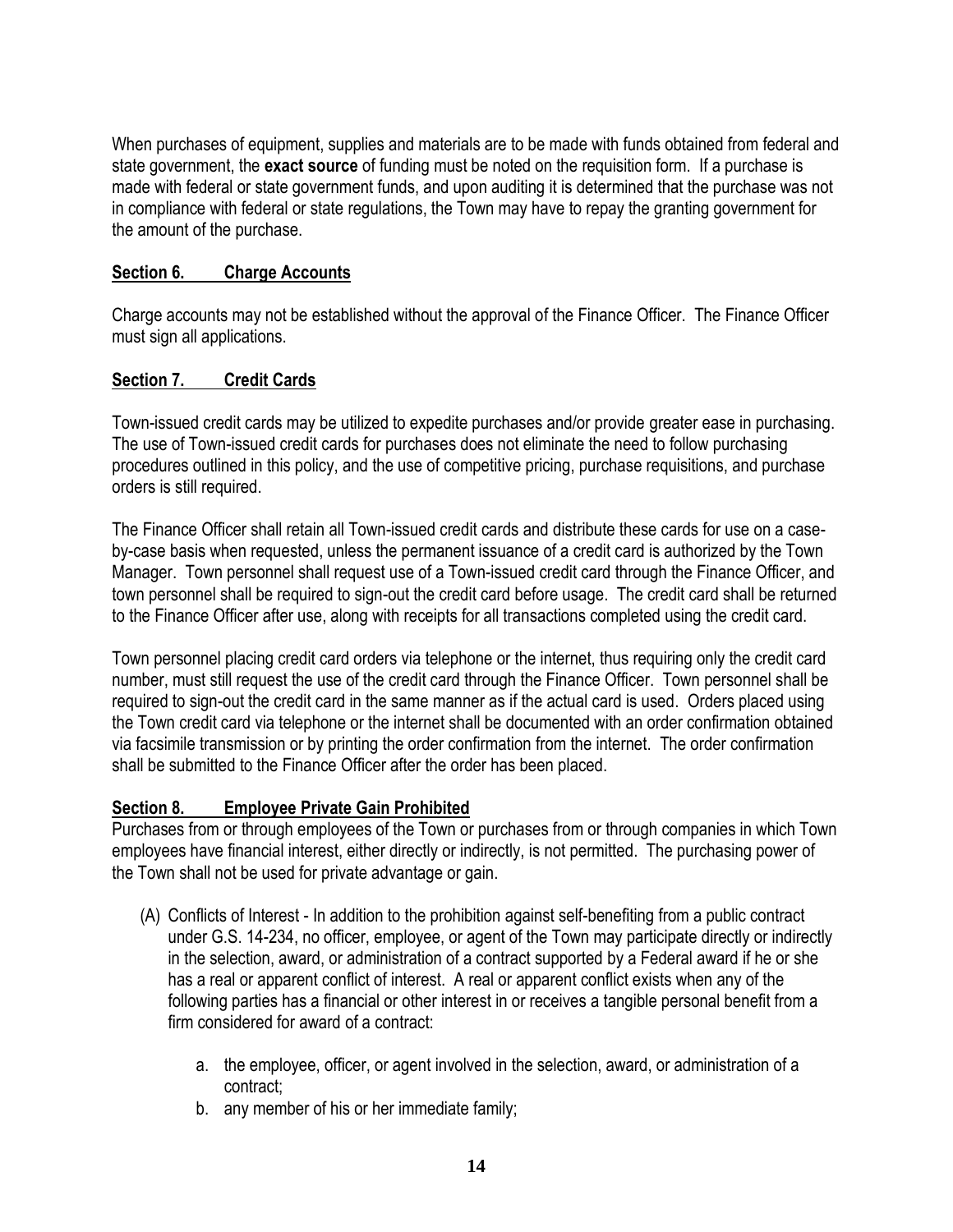- c. his or her partner; or
- d. an organization which employs or is about to employ any of these parties.
- (B) Gifts In addition to the prohibition against accepting gifts and favors from vendors and contractors under G.S. 133-32, officers, employees, and agents of the Town are prohibited from accepting or soliciting gifts, gratuities, favors, or anything of monetary value from contractors, suppliers, or parties to subcontracts. Items of nominal value which fall into one of the following categories may be accepted:
	- a. promotional items;
	- b. honorariums for participation in meetings; or
	- c. meals furnished at banquets.
- (C) Violations- Any officer, employee, or agent who with an actual, apparent, or potential conflict of interest; or with an acceptance of a gift or favor of nominal value shall report the occurrence to his or her immediate supervisor. Conflicts of interest must be disclosed in writing to the Federal grant agency if applicable. Employees in violation of the prohibition of private gain as described above will be subject to discipline up to and including termination.

# **ARTICLE X**

## **SURPLUS PROPERTY**

#### **Section 1. Finance Officer and Town Clerk Notified**

Department heads are to notify the Finance Officer and the Town Clerk of surplus property that needs to be disposed of. Departments may transfer property to other departments provided that the Finance Officer and the Town Clerk have been notified and the Town Manager has approved the transfer.

#### **Section 2. Sale of Personal Property (Less than \$30,000)**

The Town Manager is authorized to dispose of any personal property owned by the Town of Emerald Isle, whenever he/she determines, in his/her discretion, if:

- (A) The item or group has a fair market value of less than \$30,000;
- (B) The property is no longer necessary for the conduct of public business; and,
- (C) Sound property management principles and financial consideration indicate that the interests of the Town would best be served by disposing of the property.

The Town Manager may dispose of any such surplus personal property by any means which are judged to yield the highest attainable sale price in money or other consideration, in accordance with North Carolina General Statutes.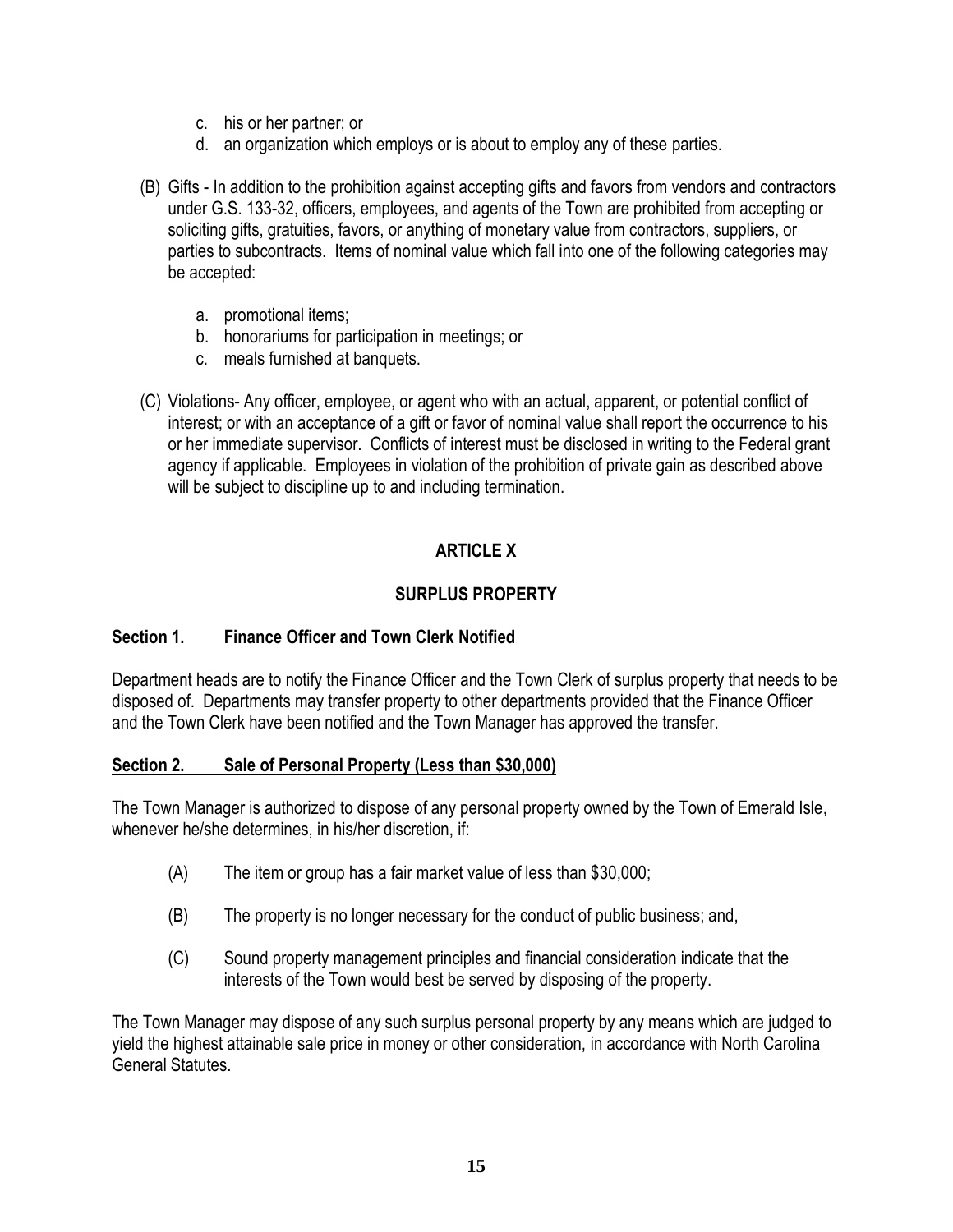The surplus property shall be sold to the party who tenders the highest offer, or exchanged for any property or services useful to the Town if greater value may be obtained in that manner, and the Town Manager is hereby authorized to execute and deliver any applicable title documents. If no offers are received within a reasonable time, the Town Manager may retain the property, obtain any reasonable salvage value, or cause it to be disposed of as waste material.

The Town Manager shall, on or before the first day of February, report in writing to the Town Board of Commissioners on any property disposed of under these provisions from January 1 through December 31 of the previous year. The written report shall generally describe the property sold or exchanged, to whom it was sold, or with whom exchanged, and the amount of money or other consideration received for sale or exchange since the last such report was submitted.

# **Section 3. Sale of Real Property or Personal Property (Greater than \$30,000)**

The Town Board of Commissioners must authorize the disposal of any real property or surplus personal property valued at greater than \$30,000. Private negotiation and sale may be used for personal property valued at less than \$30,000 for any one item or group of similar items. Real property, of any value, and personal property valued at \$30,000 or more for any one item or group of similar items may be sold through sealed bid, negotiated offer and upset bid, and public auction procedures, as outlined in the North Carolina General Statutes.

# **Section 4. Employee Purchases / Sales**

The Town of Emerald Isle will not purchase items and or services from its employees. Likewise, when the Town of Emerald Isle has surplus property to be sold, the practice of selling such property to employees is prohibited. This shall include selling such property by private negotiation and sale or sealed bids, but this shall not apply to property that is sold during a public auction.

# **ARTICLE XI**

# **CONTRACTS FOR SERVICES**

# **Section 1. Establishment of Contracts for Services**

Contracts for services may include, but are not limited to maintenance contracts, construction contracts, repair contracts, service contracts, professional consulting contracts, etc. The need for such contracts is based upon the requirements of the department and/or project, and must have the approval of the Town Manager or the Town Board of Commissioners.

#### **Section 2. Authorizing Authority**

The Town Manager is authorized to sign contracts committing Town funds for any purposes, provided the dollar amount of the contract does not exceed \$30,000. Contracts greater than \$30,000 must be authorized by the Town Board of Commissioners. Any contract that pledges the faith and credit of the Town, in any form is neither acceptable nor permissible unless authorized by the Town Manager or the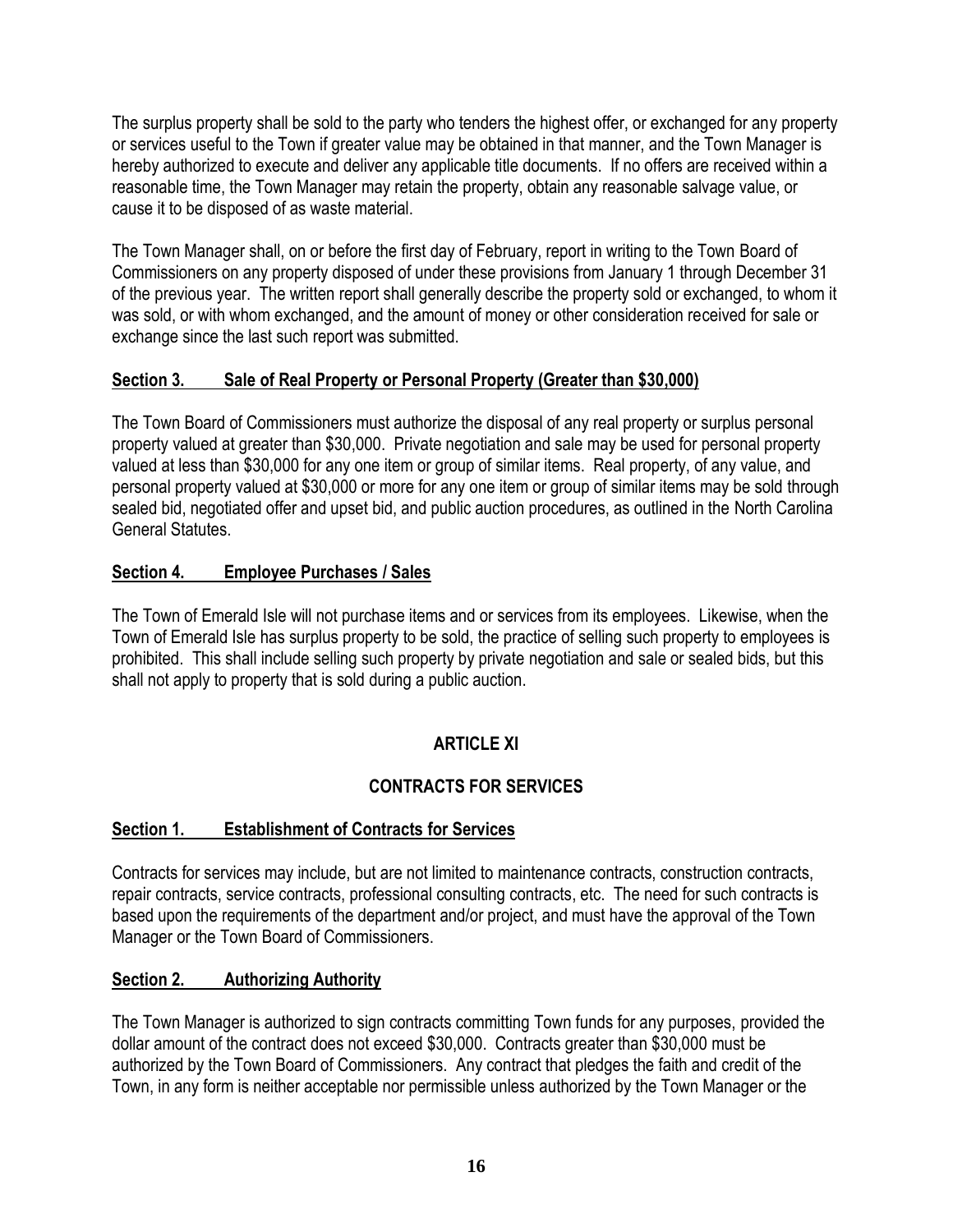Town Board of Commissioners. The original copy of the executed contract must be filed with the Finance Officer and Town Clerk.

The Town Manager is authorized to amend contracts, provided the dollar amount of the contract amendment does not exceed \$20,000. Contract amendments greater than \$20,000 must be authorized by the Town Board of Commissioners.

#### **Section 3. Real Property**

All leases and/or contracts for real property (purchase, lease, or rental) shall be negotiated through the Town Manager and must be approved by the Town Board of Commissioners.

## **Section 4. Proof of Liability and Workers Compensation Insurance**

All contractors performing work for the Town with a dollar value greater than \$1,000 shall be required to submit documentation of adequate liability and workers compensation insurance coverage. Such documentation shall be kept on file in the office of the Town Clerk.

# **ARTICLE XII**

# **COMPETITIVE BIDDING**

# **Section 1. Finance Officer / Department Head Responsibility**

In preparing and issuing bid solicitations and requests for proposals, and in issuing contract and purchase orders, the Finance Officer and department heads are authorized to employ such terms and conditions as they deem advantageous and which are not inconsistent with the North Carolina General Statutes and these rules and regulations.

#### **Section 2. Prospective Bidders**

Town departments will maintain a file of prospective bidders on various categories of materials, equipment, and services. Prospective bidders may be included on or removed from this list after taking into consideration financial standing and responsibility, facilities for production, distribution and services, length of time successfully in business, responsiveness, performance, and other factors deemed pertinent and reasonable.

#### **Section 3. Bid Error Clarifications**

If a bid appears to contain an obvious error or when an error is suspected, the circumstances may be investigated, and then may be considered and acted upon under the procedure for reviewing bids and awarding contracts. Any action taken shall not prejudice the rights of the public or the bidders. If bids are submitted substantially in accordance with the invitation but are not entirely clear as to the intent or to some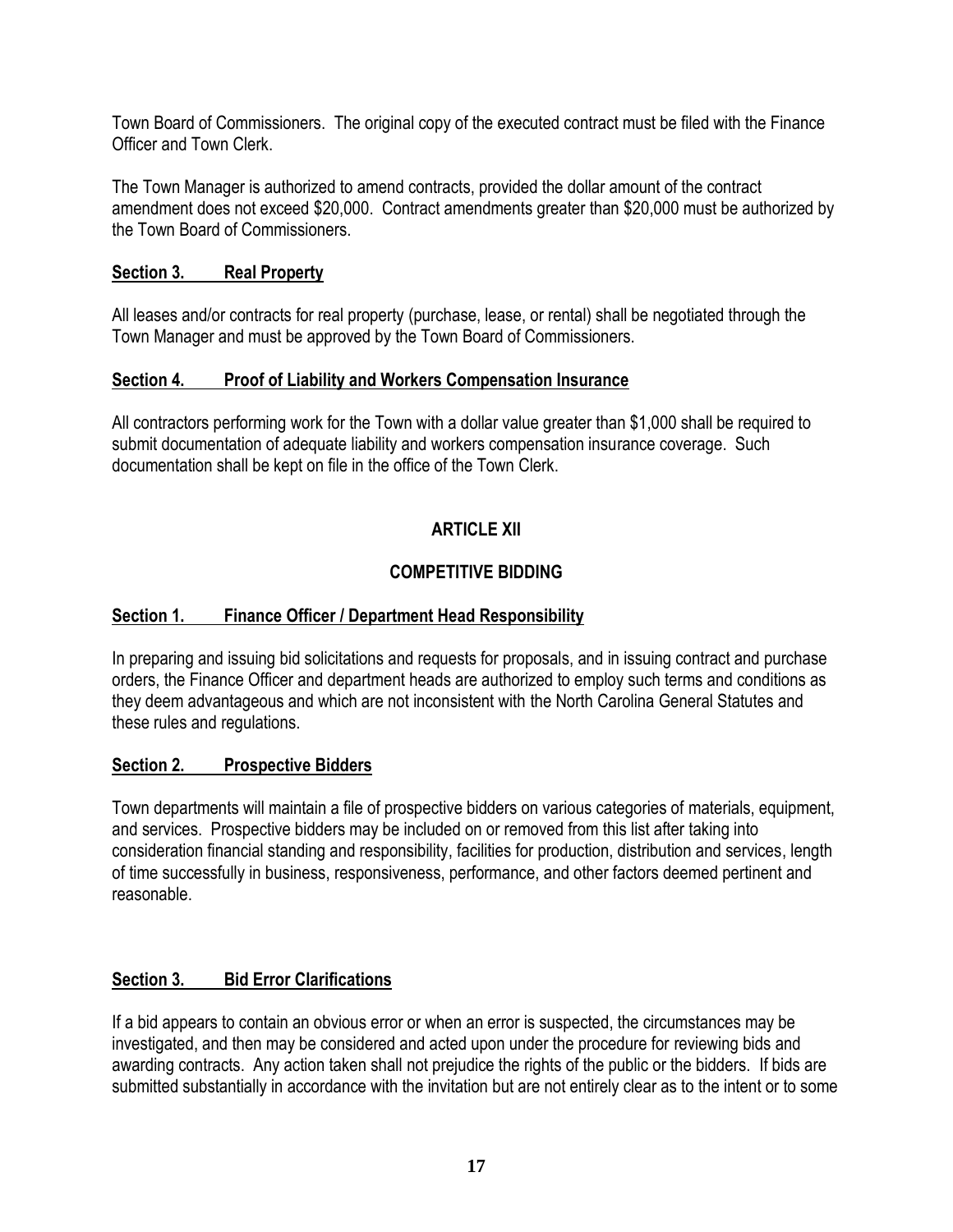particular fact or other ambiguities, clarification may be sought and accepted; provided that in doing so, changes which would improve the competitive position of a bid are not permitted.

#### **Section 4. Bid Awards**

In determining bid awards, responsive bids and proposals will be considered and evaluated as provided by North Carolina General Statutes and by this policy. Non-acceptance of the proposal is not to be construed as outright rejection or that it lacks merit, but that another is deemed more advantageous.

#### **Section 5. Soliciting Bids**

The purpose of soliciting bids is both to seek and to obtain competition; the responsibility is dual. If only a single bid or single acceptable bid is received, or if reasonable and available competition is not obtained, the reason shall be ascertained and made a matter of record.

#### **Section 6. Employee Private Gain Prohibited**

Purchases from or through employees of the Town or purchases from or through companies in which Town employees have financial interest, either directly or indirectly, is not permitted. The purchasing power of the Town shall not be used for private advantage or gain.

## **ARTICLE XIII**

# **BIDDING PROCEDURES**

#### **Section 1. Informal Bid Procedures**

Informal proposals involve the solicitation of informal bids, either verbal or written, from qualified suppliers. Informal proposal procedures must be utilized for purchases of apparatus, supplies, materials, or equipment expected to require an expenditure equal to or greater than \$5,000 but less than \$90,000. Requests for informal proposals do not have to be advertised. Informal bids do not have to be publicly opened. Whenever possible, the department head will solicit three or more proposals from representative suppliers based on previous experience and knowledge of the market. It is not permissible to divide a proposal in order to avoid formal bid requirements in favor of informal bids.

If bids are unsatisfactory or under conditions when effective competition is not available, purchases or leases may be made or services acquired by direct negotiation.

#### **Section 2. Formal Bid Procedures**

Formal bid procedures involve solicitation of sealed bids from qualified vendors. Formal bid procedures must be utilized for purchases of apparatus, supplies, materials, or equipment expected to require an expenditure equal to or greater than \$90,000. Requests for formal bids must be legally advertised. Formal bid procedures may be used for purchases totaling less than \$90,000 if deemed advantageous to secure the best pricing. It is the responsibility of the Town Clerk and the department head to open and read bids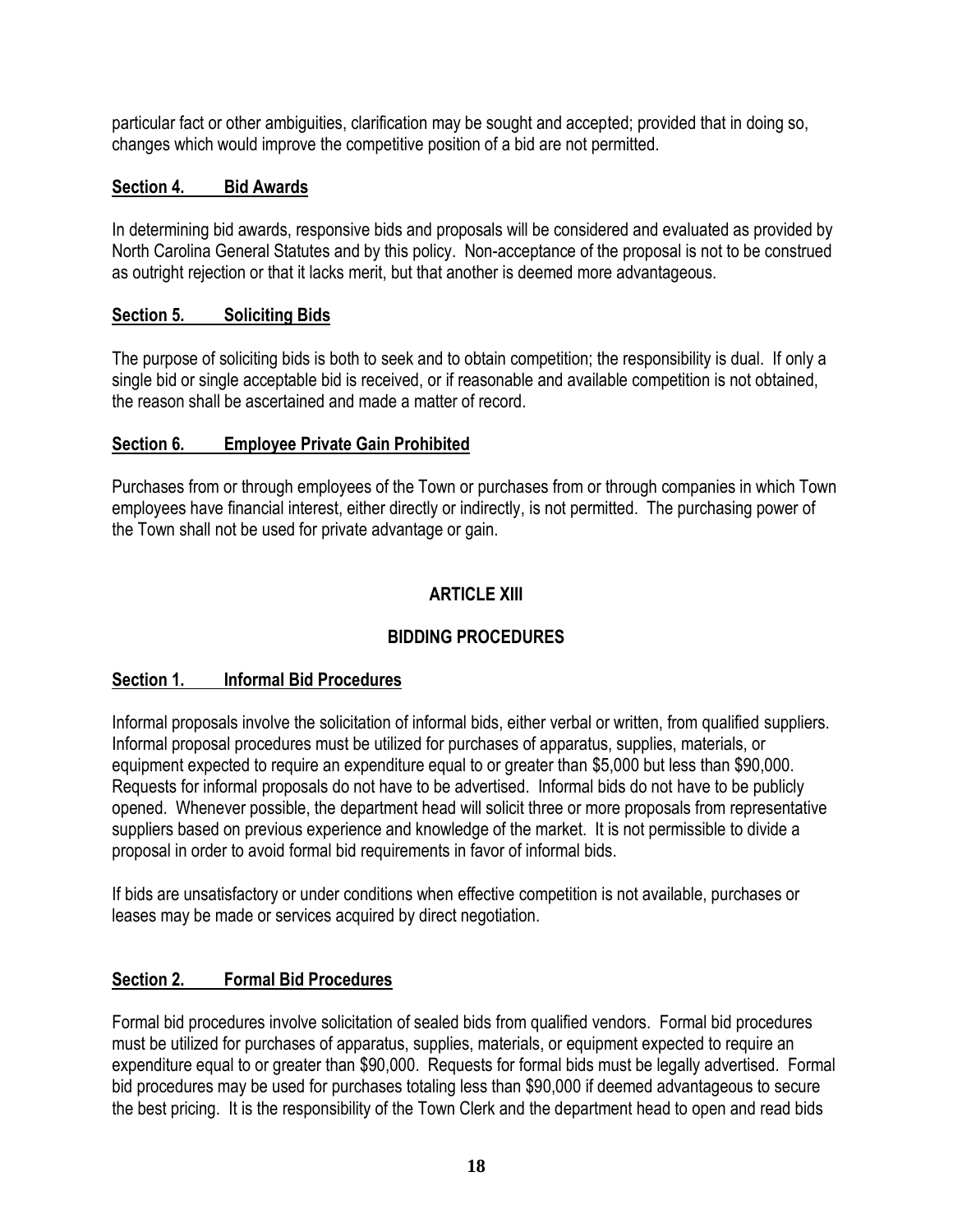publicly prior to the award of the contract. The Town Clerk and the department head will also make known to any interested person the names of the bidders, the manufacturers and catalog numbers of the items the bidders have offered, and the prices, delivery schedules, and terms specified in the bids. After the bids have been opened, they are analyzed and compared with respect to compliance with specifications, quality and suitability of the products, time of delivery, and any other pertinent factors.

During the period of evaluation and prior to the award, possession of the bids and accompanying information is limited to Town personnel directly involved in the project and to those in user agencies who are responsible for participating in the evaluation. Vendor participation, or furnishing information to vendors on the status of bid evaluation, is not permitted.

After award of the contract, the complete bid file with the exception of trade secrets, test information, or similar proprietary information as provided by statute and procedures will be available to any interested person(s).

## **Section 3. Bids for Construction, Renovation, or Repairs**

If a proposal involves construction, renovation, or repairs, the following guidelines apply:

- (A) \$5,000 \$500,000.
	- (1) Informal bids required
	- (2) Written proposals or quotes
- (B) \$500,000 +
	- (1) Formal bids required
	- (2) Single prime and/or separate prime
	- (3) HVAC, Plumbing, Electrical, General if the cost of subdivision is less than \$25,000, then it may be incorporated into one of the other subdivisions.
	- (4) A minority business participation goal of 10% is hereby established for all formal bid solicitations for construction, renovation, or repair contracts, consistent with North Carolina General Statutes. It shall be the Town's policy to include all statutorily– required MBE notices and affidavits in all formal bid solicitations for construction, renovation, or repair contracts.
- (C) North Carolina General Statutes exempt the competitive bidding requirements on construction and labor that involves less than \$125,000, or if the total cost of labor on the project does not exceed \$50,000, when the work is to be done by employees and officers of a government agency.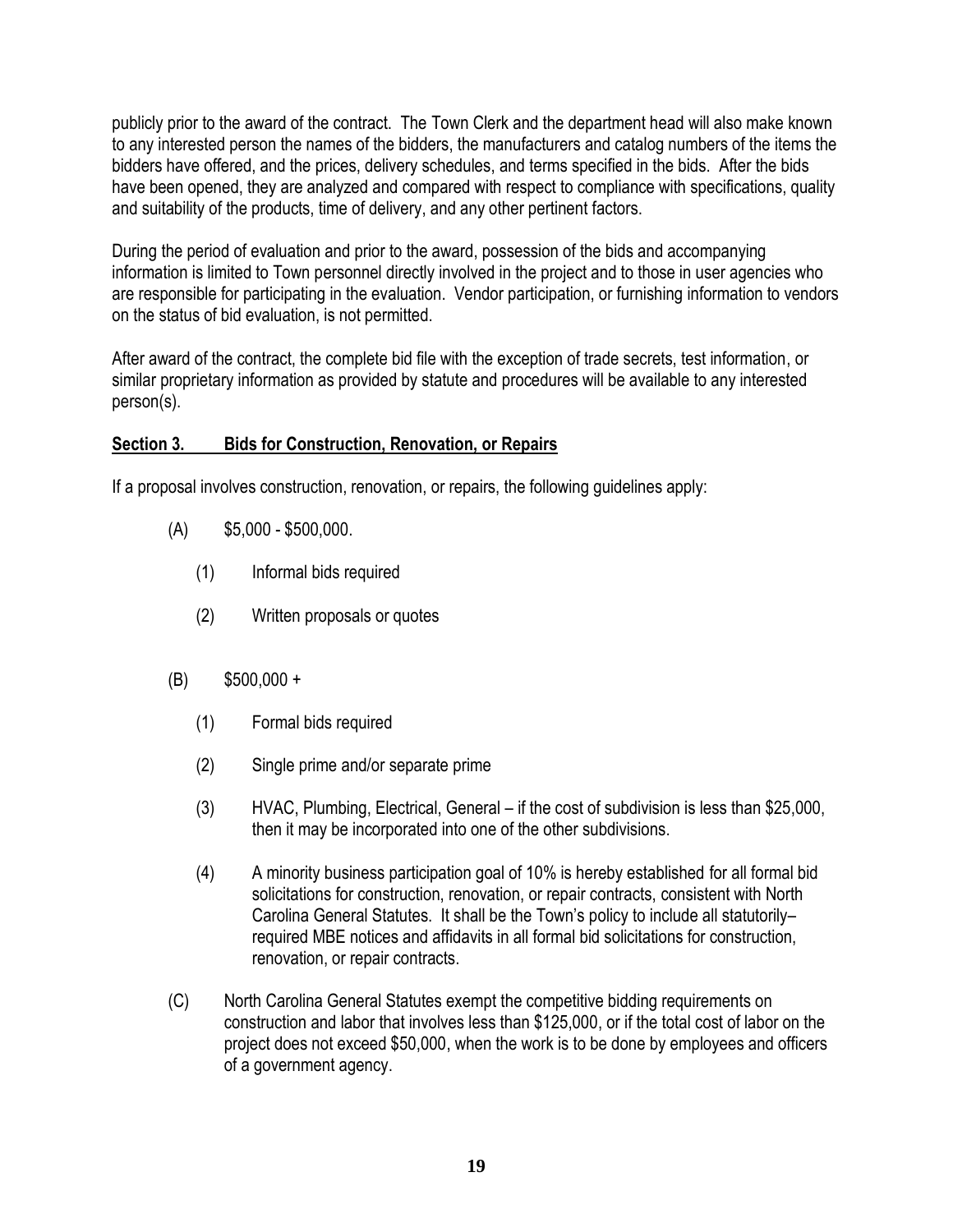(D) North Carolina General Statutes require that repairs exceeding \$300,000 for the repair of any building not including major structural change, or \$100,000 for the repair of a public building affecting life safety systems, or \$135,000 for the repair of public buildings when such repairs includes major structural change in framing or foundation support systems, or \$135,000 for the construction of, or additions to, public buildings be designed by an architect or engineer.

#### **Section 4. Minimum Number of Bids for Public Contracts**

No formal bid contract for construction or repairs shall be awarded by the Town Board of Commissioners unless at least three (3) competitive bids have been received from reputable and qualified contractors regularly engaged in their respective lines of endeavor. If at least three (3) competitive bids are not received, bids will be solicited again, and the Town Board of Commissioners will have the option of awarding the contract to the lowest responsible bidder of the second bid solicitation, regardless of the number of bids received.

## **Section 5. Rejection of Bids**

In requesting proposals any and all offers received may be rejected in whole or in part. The Town of Emerald Isle will accept and make award to the lowest responsible bidder. Basis for rejection may include:

- (A) The proposal being deemed unsatisfactory as to quantity, quality, delivery, price or service offered;
- (B) The proposal not complying with the specifications or with the intent of the proposed contract;
- (C) Lack of competitiveness, by reason of collusion or otherwise, or knowledge that reasonably available competition was not received;
- (D) Errors in specifications or indication that revision would be to the Town's advantage;
- (E) Cancellation of or changes in the intended project or other determination that the proposed requirement is no longer needed;
- (F) Limitation or lack of available funds;
- (G) Circumstances which prevent determination of the lowest responsible or most advantageous bid;
- (H) A determination that rejection would be for the best interest of the Town.

# **ARTICLE XIV**

# **ARCHITECTURAL / ENGINEERING / SURVEYING SERVICES**